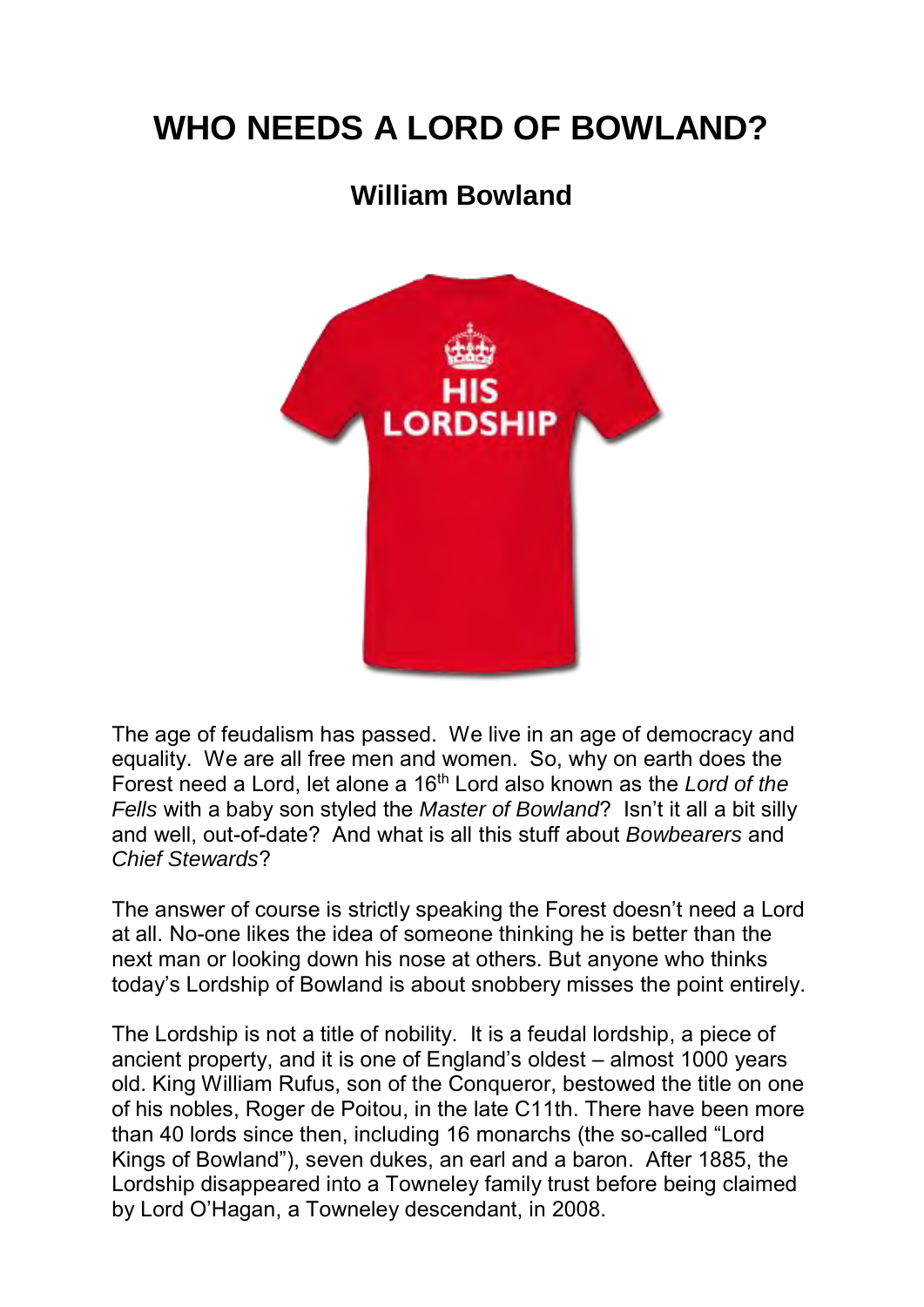Like other Lords before me, including the famous Peregrine Towneley in 1835, I became Lord of Bowland by "private treaty". Like Peregrine, I bought the title but in my case, I did so to prevent it disappearing into the possession of some uncaring rich businessman or foreign buyer. My roots in the Forest stretch back to the late 1600s and I have worked with the folk at the Forest of Bowland AONB, the Slaidburn Archive and the Friends of Bowland to put this extraordinary piece of Forest history to work in the service of our community.

Only last month, the Slaidburn Archive organised for me to visit Brennands and Thorneyholme schools to talk to the pupils about their heritage, including the Lordship, in the company of Robert Parker of Browsholme Hall, the 10<sup>th</sup> member of his family to be Bowbearer to the Lords of Bowland. What a privilege and how wonderful to see such enthusiasm and engagement from our young children.

Late last year, I agreed to sponsor the Forest of Bowland AONB 50<sup>th</sup> Anniversary *Vibrant Community Award*. My Chief Steward of the Forest, Michael Parkinson, a much respected land agent who has worked in Bowland almost all his working life and acted as Steward to both Lord Clitheroe and Sir Simon Towneley, presented the Award on my behalf at a gala dinner at Clough Bottom. The worthy winner was the Slaidburn Village Archive.

There have been my four Lord of Bowland Lectures, held annually in October, where Bowlanders have had an opportunity to rediscover the history of Newton and its chapel; the origins and role of the old Slaidburn courthouse; the history of the medieval hunting Forest; and of course, the Lordship itself. A new Bowland road sign has been ceremonially unveiled at Dunsop Bridge; a legacy secured for the Village Archive to help it continue its important research; and most recently, I was given the task of formally welcoming the University of Cambridge Lancashire Society to a luncheon at Clitheroe Castle, one-time seat of the Lords of Bowland.

We know there are always going to be those unhappy souls who like to sneer and snipe. But the Lordship of Bowland isn't about "pomp and flunkery". It is about acknowledging our shared past with pride and creating a better future. We should celebrate the Lordship as a part of our heritage just as we might celebrate an historic landscape or a beautiful building. Let's use it to help protect, preserve and promote Bowland in all its glory. The 16th Lord of Bowland should be regarded as just another feature of our wonderful Area of Outstanding Natural Beauty, no more, no less.